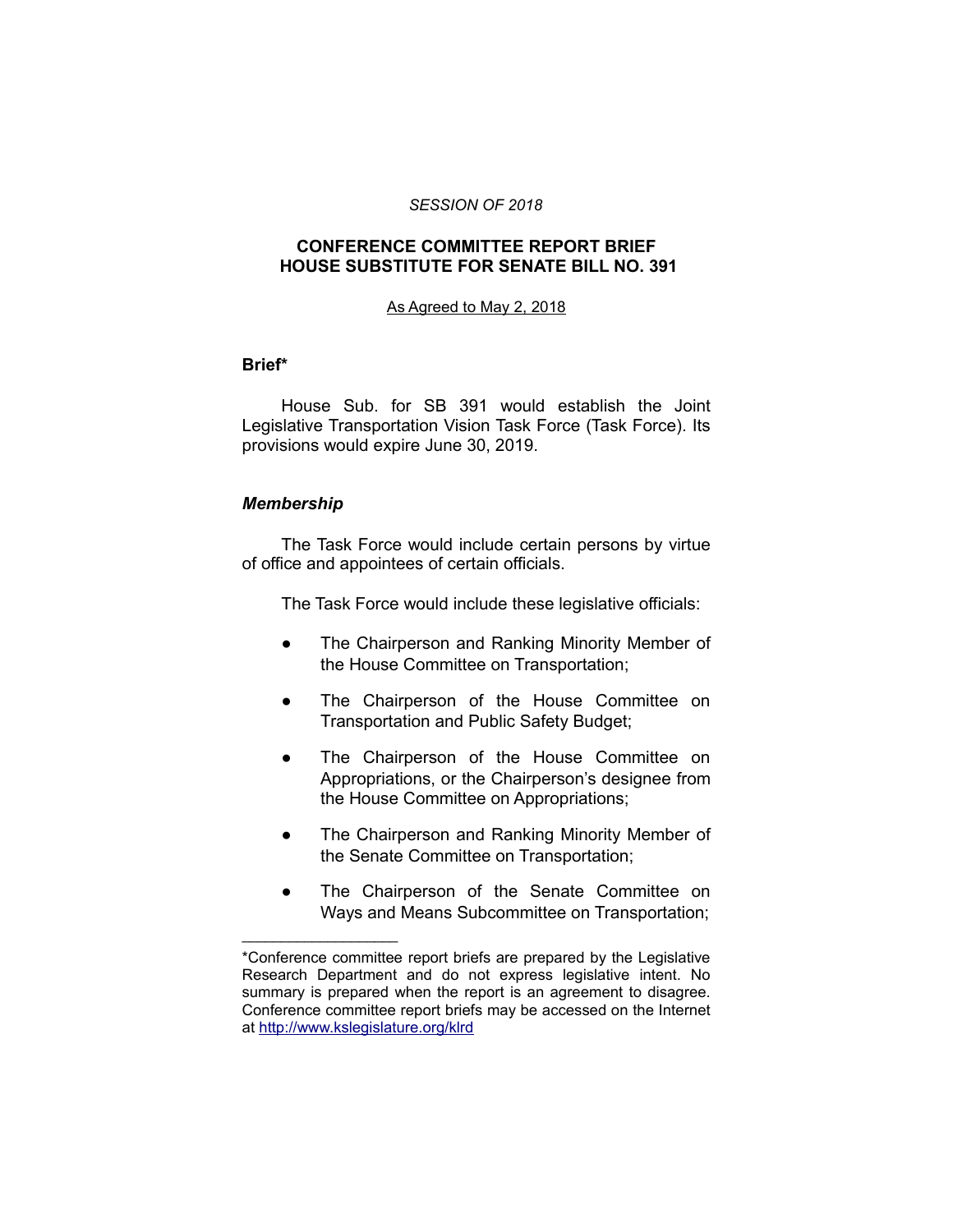The Chairperson of the Senate Committee on Ways and Means, or such Chairperson's designee from the Senate Committee on Ways and Means.

The following officials would appoint Task Force members, as listed below:

- Speaker of the House of Representatives (House):
	- One member of the House;
	- Four Kansas residents;
- President of the Senate:
	- One member of the Senate:
	- Four Kansas residents;
- Minority Leader of the House:
	- One member of the House;
	- Two Kansas residents;
- Minority Leader of the Senate:
	- One member of the Senate;
	- Two Kansas residents;

These entities each would appoint members, as listed below:

- Kansas Economic Lifelines would appoint three Kansas residents;
- The League of Kansas Municipalities (LKM) would appoint two city representatives, one from a city with a population exceeding 25,000 and one from a city with a population less than or equal to 25,000; and
- The Kansas Association of Counties (KAC) would appoint two county commissioners, one from a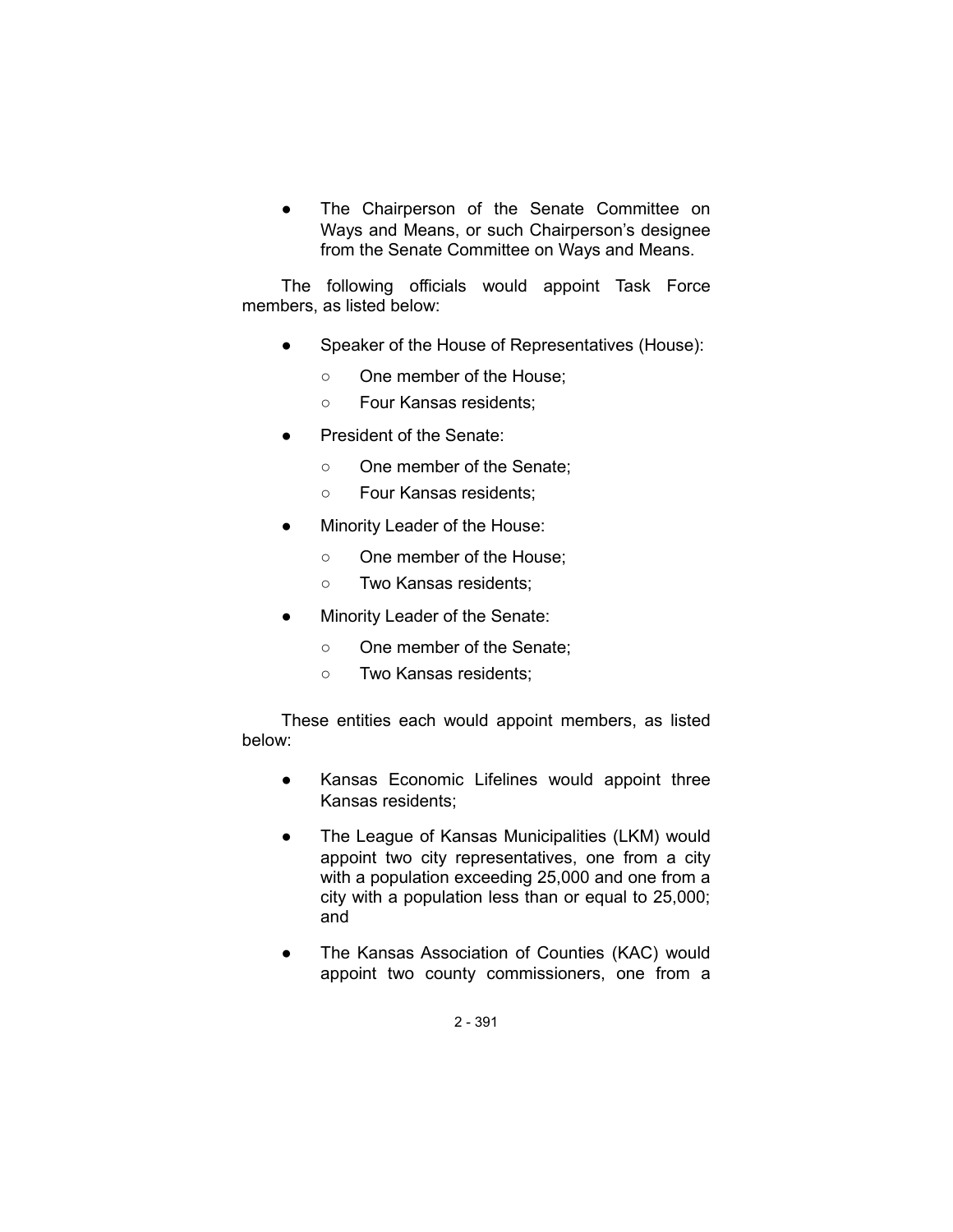county with a population exceeding 40,000 and one from a county with a population less than or equal to 40,000.

In addition, the following *ex officio* members would be nonvoting members of the Task Force:

- Secretary of Transportation, or the Secretary's designee;
- Secretary of Revenue, or the Secretary's designee;
- Secretary of Agriculture, or the Secretary's designee; and
- Chief Executive Officer of the Kansas Turnpike Authority, or the Officer's designee.

The bill would require appointed members who are not legislators to be affiliated with one of the stakeholder organizations listed below, except for two members appointed by the Speaker of the House and two members appointed by the President of the Senate. Not more than two members could be appointed from each of those organizations:

- The Kansas Contractors Association;
- The Heavy Constructors Association;
- The Kansas Aggregate Producers' Association;
- The Kansas Ready Mix Association;
- The Greater Kansas City Building and Construction Trades Council;
- The American Council of Engineering Companies of Kansas;
- The Kansas Public Transit Association;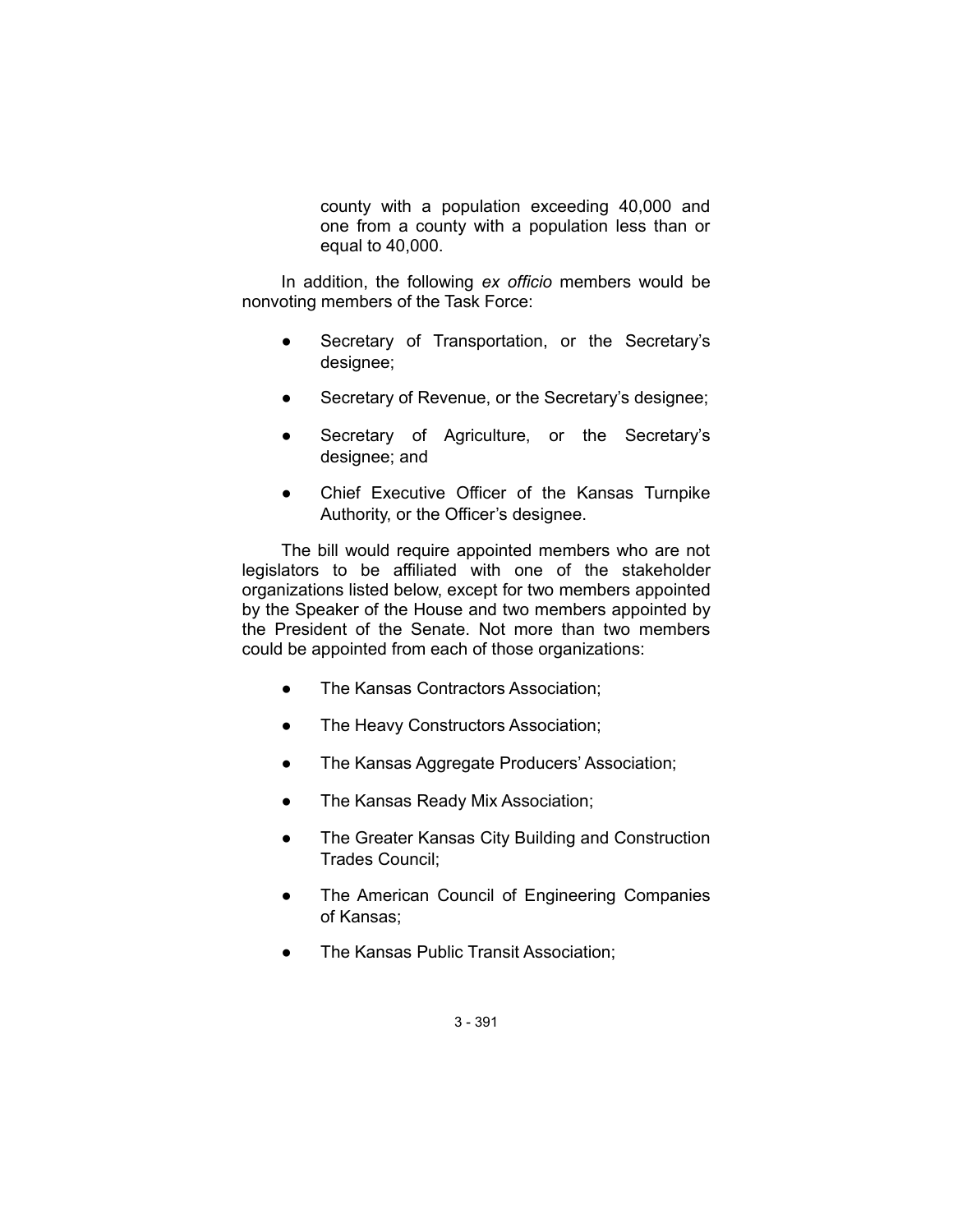- A class I railroad company;
- A short line railroad company;
- The Kansas Motor Carriers Association;
- The Portland Cement Association;
- The Petroleum Marketers and Convenience Store Association of Kansas;
- The Kansas Asphalt Pavement Association;
- The International Association of Sheet Metal, Air, Rail and Transportation Workers;
- A Kansas aerospace company;
- The Kansas Grain and Feed Association;
- The Kansas Economic Development Alliance; or
- The AFL-CIO.

Members of the Task Force would be appointed no later than 45 days from the effective date of the bill (upon publication in the *Kansas Register*). The bill would require all members to be residents of Kansas. The bill would also require at least two members from all six Kansas Department of Transportation (KDOT) districts.

# *Co-chairpersons, Meetings, and Quorum*

The Speaker of the House would select a representative and the President of the Senate would select a senator to serve as co-chairpersons of the Task Force.

The bill would authorize the Task Force to meet in an open meeting at any time upon the call of either cochairperson of the Task Force.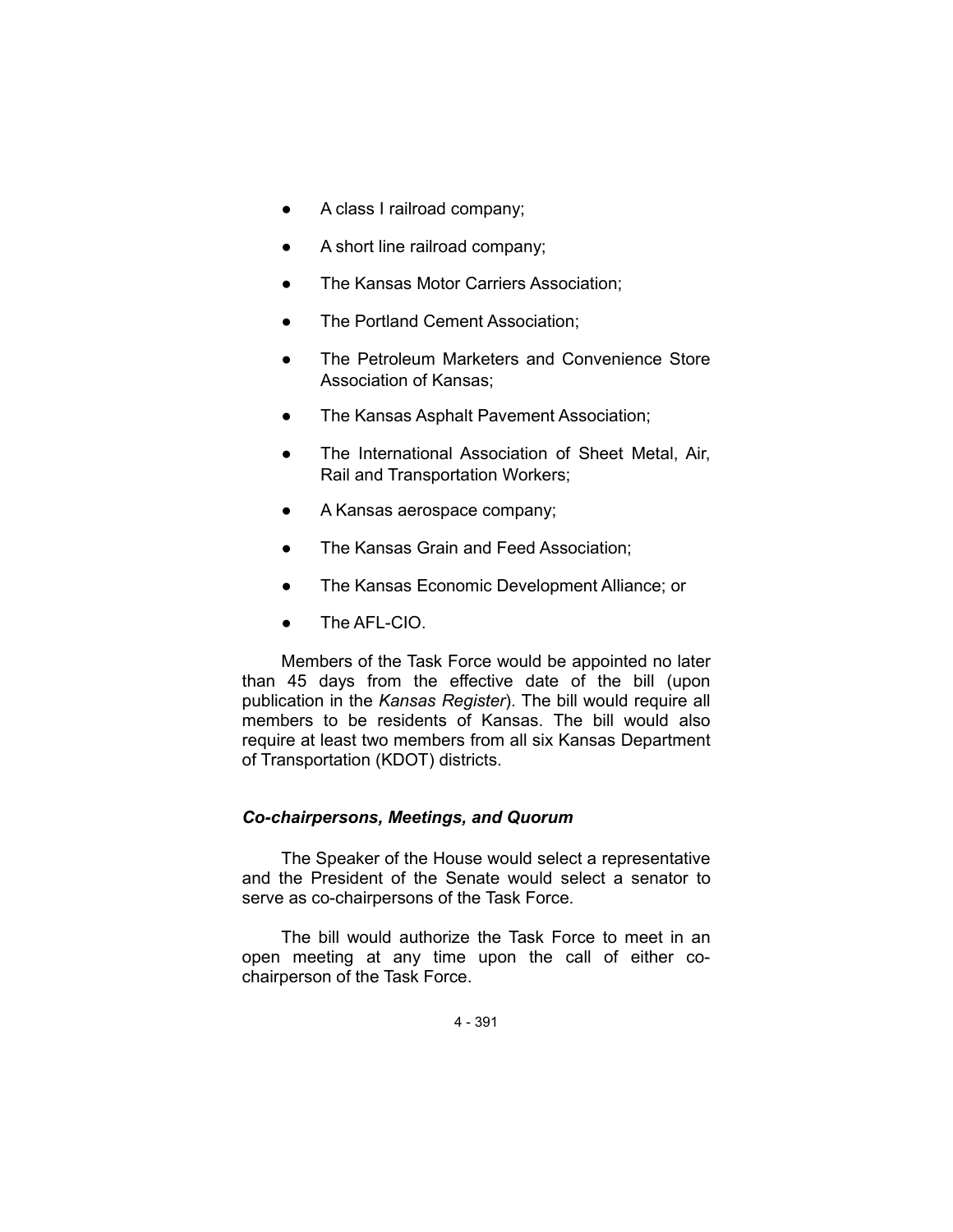A majority of the voting members of the Task Force would constitute a quorum. Any action by the Task Force would be by motion adopted by a majority of voting members present when there is a quorum.

### *Filing of Vacancies; Designees*

Any vacancy on the Task Force would be filled by appointment in the manner prescribed for the original appointment.

Any member appointed to the Task Force or a subcommittee who is a member of the House or Senate may designate another member of the respective chamber to attend any or all meetings of the Task Force or a subcommittee as the member's designee.

#### *Subcommittees*

The bill would authorize the co-chairpersons to establish any subcommittees as the co-chairpersons deem necessary. Subcommittees would meet on dates and locations approved by the Task Force co-chairpersons.

### *Duties of the Task Force*

The bill would state the Task Force has the following mission:

- Evaluate the progress of the 2010 Transportation Works for Kansas program to date;
- Evaluate the current system condition of the state transportation system, including roads and bridges;
- Solicit local input on uncompleted and future projects; the bill would require the co-chairpersons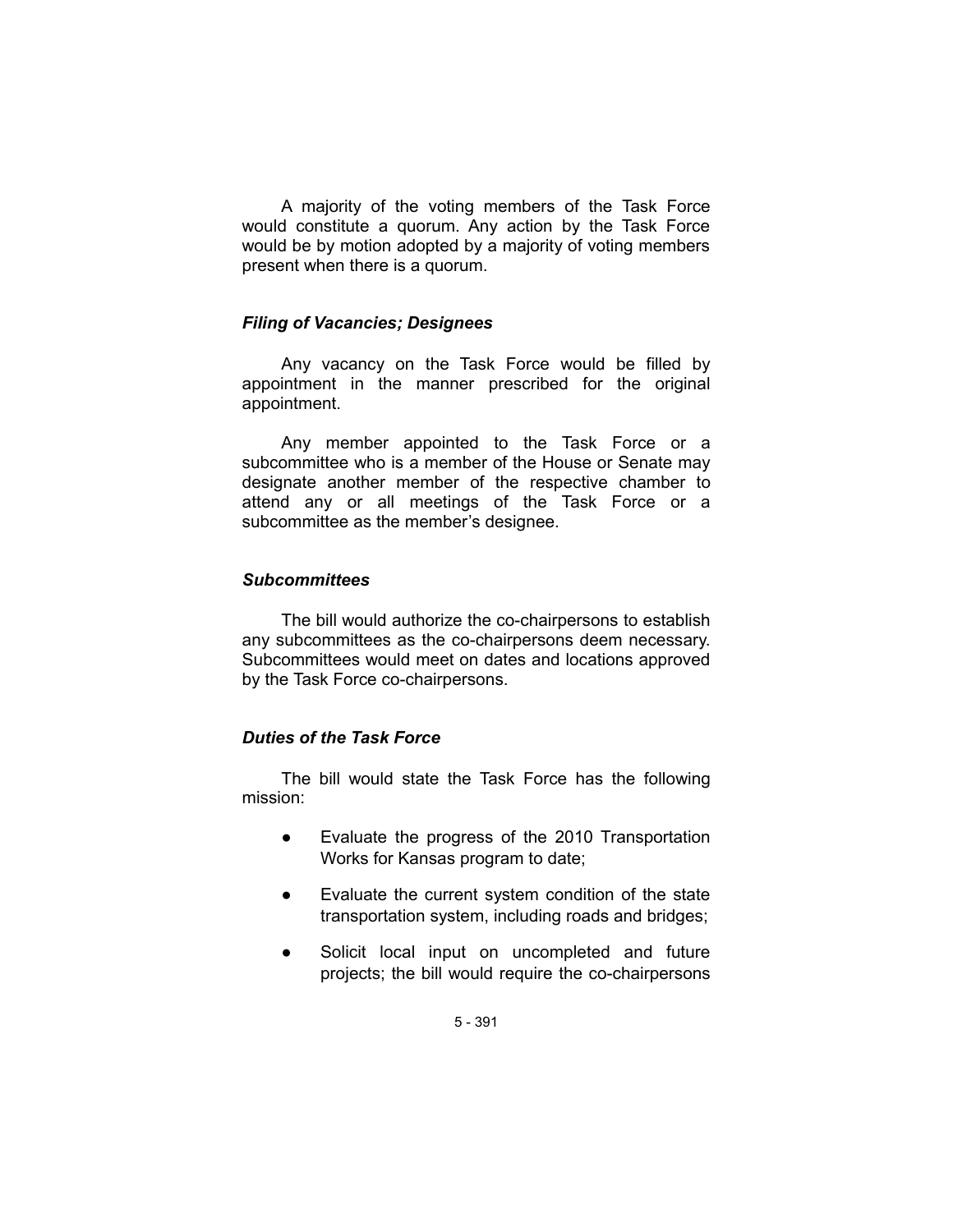to schedule and organize open meetings for this purpose to be held at least eight times, including one in each KDOT district and in the Wichita and Kansas City metropolitan areas;

- Evaluate current uses of State Highway Fund dollars, including fund transfers for other purposes outside of infrastructure improvements;
- Evaluate current transportation funding in Kansas to determine whether it is sufficient to not only maintain the transportation system in its current state, but also to ensure it serves the future transportation needs of Kansas residents;
- Identify additional necessary transportation projects, especially projects with a direct effect on the economic health of Kansas and its residents;
- Make recommendations regarding the needs of the transportation system over the next ten years and beyond; and
- Make recommendations on the future structure of the State Highway Fund as it relates to maintaining the state infrastructure system.

# *Reports to the Legislature*

The bill would require the Task Force to make and submit reports to the Legislature by January 31, 2019, concerning all such work and recommendations of the Task Force.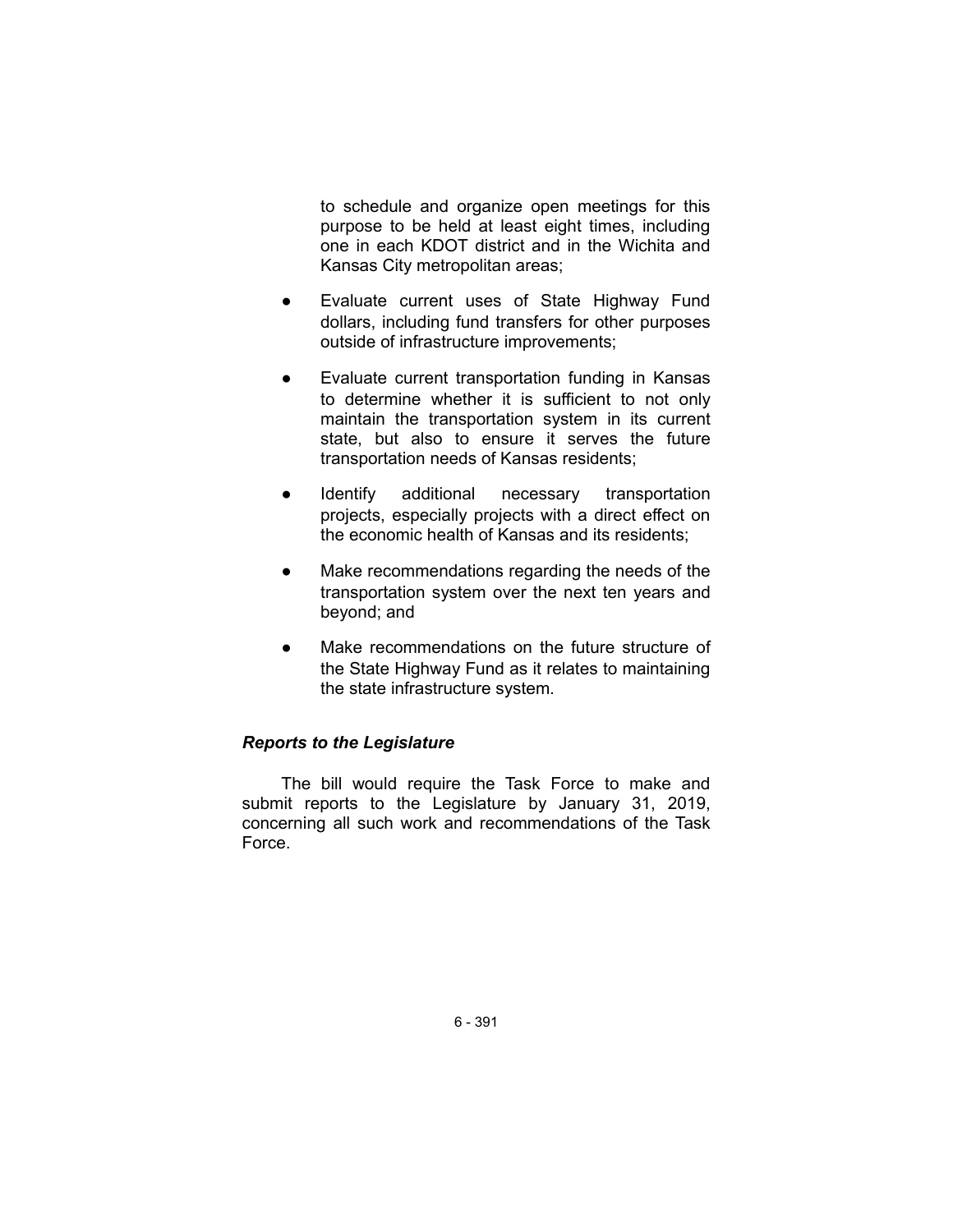# *Support Services and Compensation*

The bill would require staff of the Office of Revisor of Statutes, Kansas Legislative Research Department, and Division of Legislative Administrative Services (LAS) to provide assistance as may be requested by the Task Force.

KDOT would be required, upon request by the Task Force, to provide data and information relating to the transportation system in Kansas that is not otherwise prohibited or restricted from disclosure by state or federal law.

Subject to approval by the Legislative Coordinating Council, legislative Task Force members would be paid as specified in KSA 75-3223(e).

# *Effective Date*

The bill would be in effect upon publication in the *Kansas Register.*

# **Conference Committee Action**

The Conference Committee agreed to the provisions of House Sub. for SB 391, with the following changes:

- Eliminate appointments by the Governor and the Majority Leaders of the House and Senate;
- Increase the numbers of Kansas residents appointed by the Speaker of the House and by the President from two to four;
- Specify that two appointees each of the Speaker and the President need not be appointed from the listed stakeholder organizations;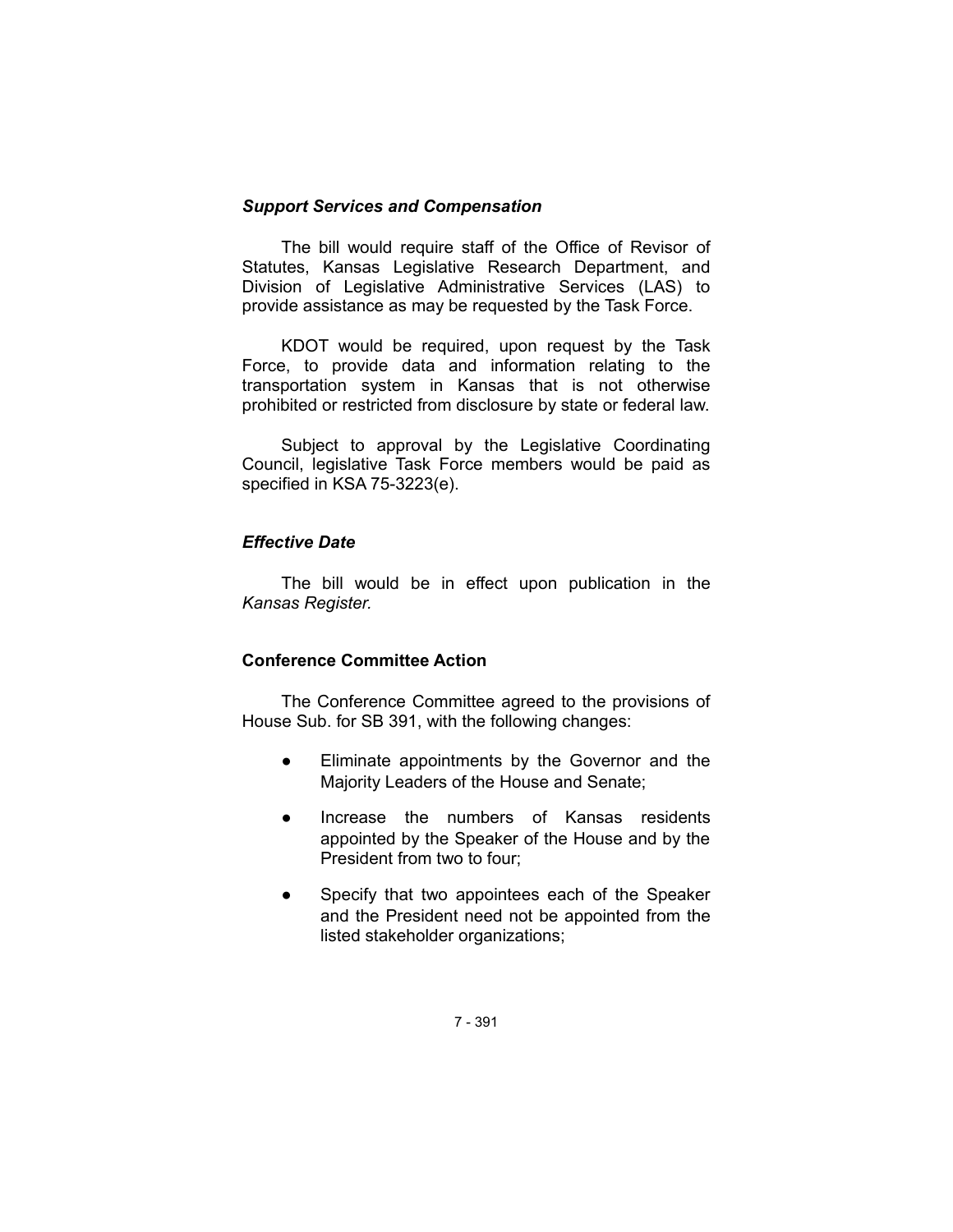- Increase the numbers of Kansas residents appointed by the Minority Leaders of the House and Senate from one to two;
- Replace appointment of one Kansas resident appointed by LKM with appointment by LKM of two city representatives, one from a city with a population of more than 25,000 people and one from a city with a smaller population;
- Replace appointment of one Kansas resident who resides in a county of 40,000 or fewer people by the KAC with appointment by the KAC of two county commissioners, one from a county with a population of more than 40,000 and one from a county with a smaller population;
- Authorize Economic Lifelines to appoint three Kansas residents to the Task Force;
- Make these changes to the list of stakeholder organizations with which appointed members must be affiliated:
	- Remove Economic Lifelines;
	- Include the Kansas Aggregate Producers' Association and the Kansas Ready Mix Association as separate entities;
	- Remove the Kansas Ag Alliance, the Kansas Farm Bureau, the Kansas Independent Oil and Gas Association, and a local or regional chamber of commerce; and
	- Add the Kansas Grain and Feed Association and the Kansas Economic Development Alliance;
- Specify no more than two members may be appointed from any of the stakeholder organizations;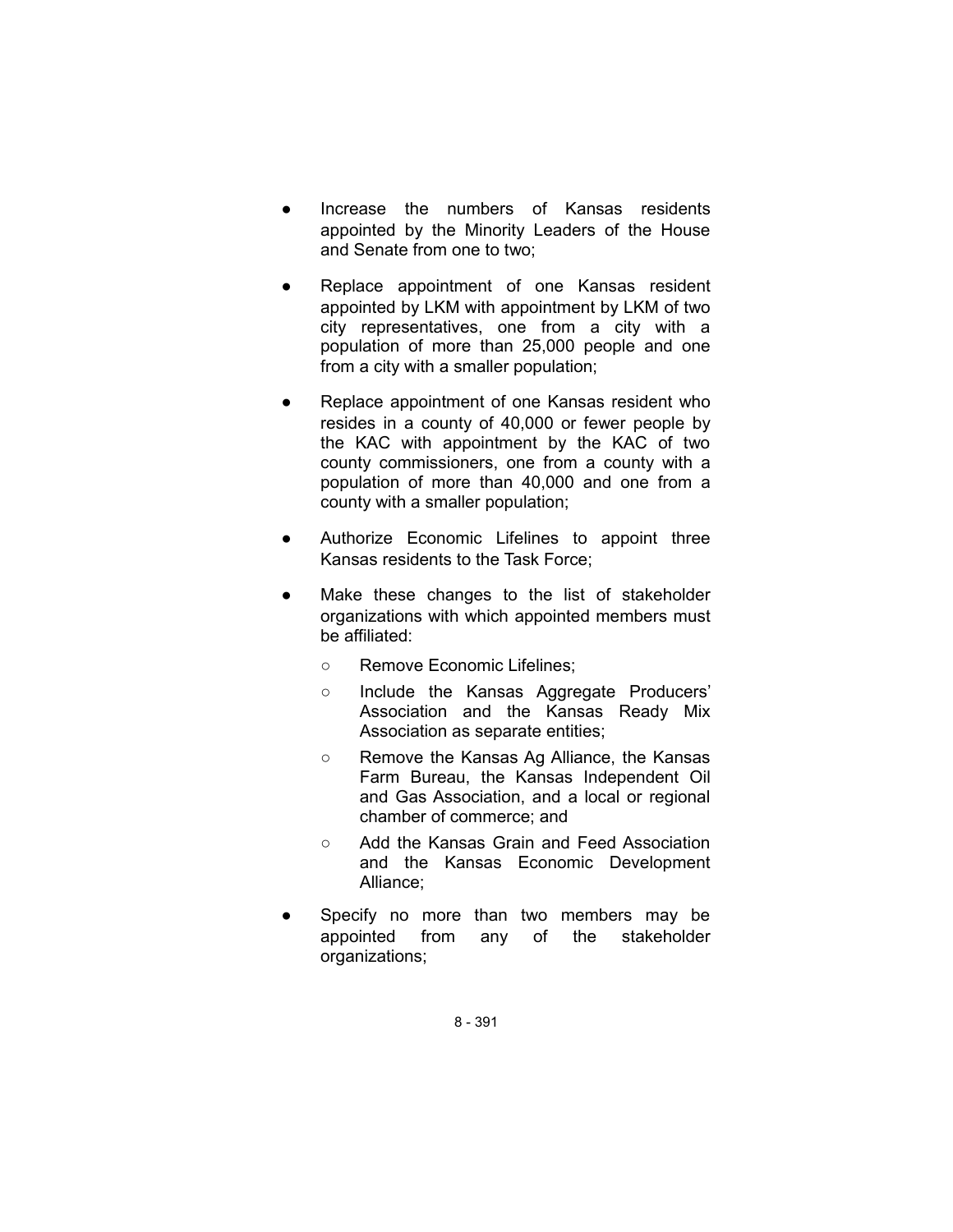- Remove references to specified subcommittees; and
- Add to the Task Force mission soliciting local input on uncompleted and future projects and requiring the co-chairpersons to schedule and organize meetings for this purpose in each KDOT district and in the Wichita and Kansas City metropolitan areas.

# **Background**

SB 391, as introduced, would have increased the weight limit for certain emergency vehicles subject to specified maximum weights on axles (these provisions were included in the Conference Committee report for Sub. for SB 272). The House Committee on Transportation replaced the contents of SB 391, as introduced, with a substitute bill containing modified contents of HB 2775. Sub. for SB 285 proposed a similar transportation task force; its background information is also included below.

# *House Sub. for SB 391 (Originally HB 2775)*

In the House Committee on Transportation hearing on HB 2775, proponent testimony was provided by Representative Claeys and representatives of the following entities: Ash Grove Cement Company; Economic Lifelines; the International Association of Sheet Metal, Air, Rail, and Transportation Workers; Kansas AFL-CIO; Kansas Aggregate Producers' Association and Kansas Ready Mixed Concrete Association; Kansas Asphalt Pavement Association; KAC; Kansas City Area Transportation Authority; Kansas Contractors Association; and Union Pacific Railroad. Writtenonly proponent testimony was provided by representatives of the American Council of Engineering Companies; the City of Garden City; Finney County Economic Development Corporation; Garden City Area Chamber of Commerce;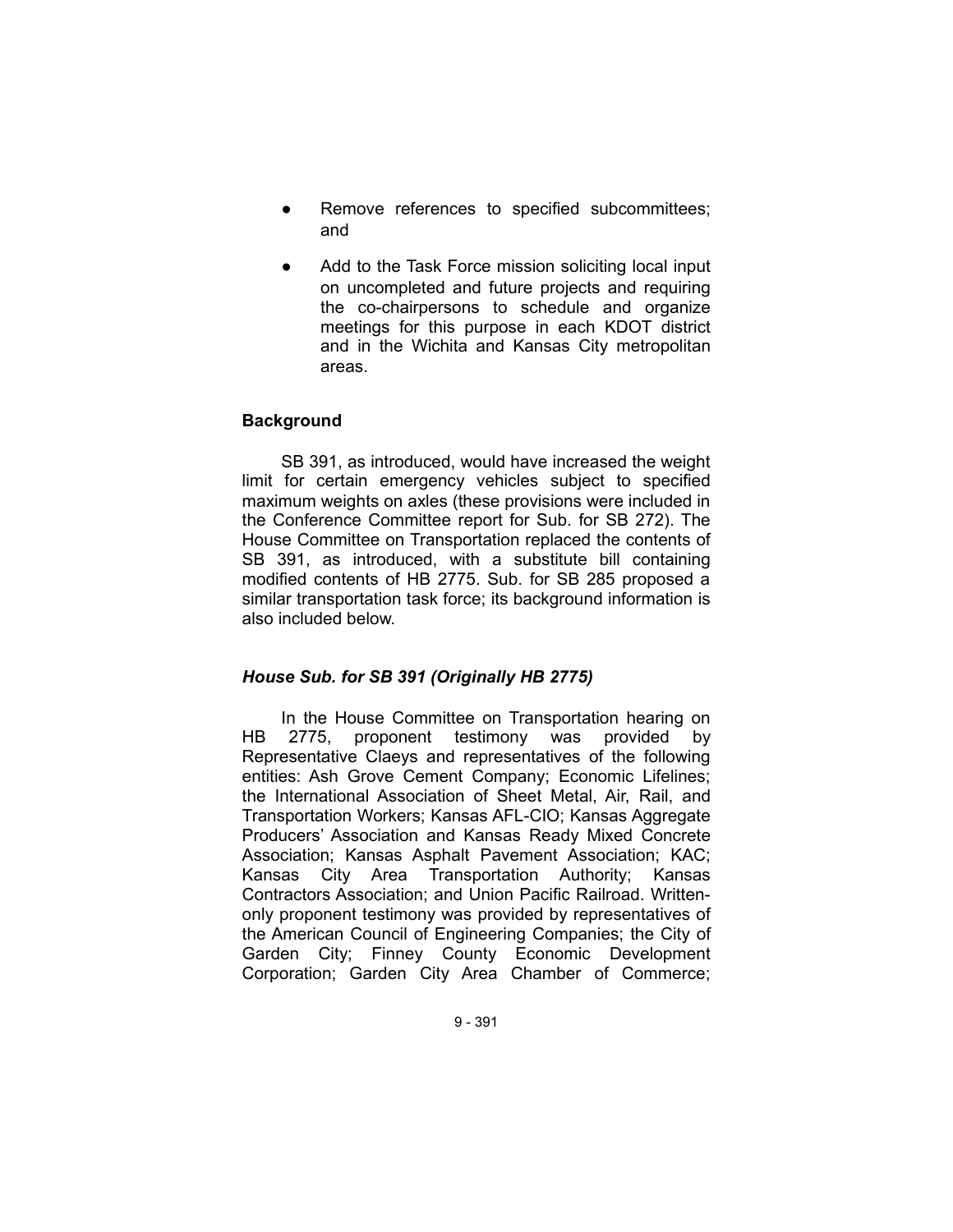Greater Kansas City Chamber of Commerce; KDOT; Kansas Good Roads, Inc.; Kansas Motor Carriers Association; Kansas Public Transit Association; Overland Park Chamber of Commerce; and Travel Industry Association of Kansas.

Neutral testimony was provided by a representative of the LKM. No opponent testimony was provided.

The House Committee amended the bill to authorize the co-chairpersons of the Task Force to establish additional subcommittees as they deem necessary, add the AFL-CIO to the list of organizations with which certain appointees must be affiliated, require the appointees to include two members from each KDOT district rather than each congressional district and remove references to representation by congressional district in appointment provisions, and make technical corrections [*Note:* the Conference Committee retained these amendments]. The House Committee also adopted an amendment to require an appointee of the Minority Leader of the Senate to be a resident of the second congressional district, if necessary to satisfy a requirement in the bill as introduced to require representation from each Kansas congressional district; however, this amendment was nullified by subsequent adoption of the amendment to require representation from each KDOT district rather than congressional district. The House Committee then placed the amended contents into a substitute for SB 391.

According to the fiscal note prepared by the Division of the Budget on HB 2775, as introduced, LAS estimates the bill would require additional expenditures totaling \$46,935 from the State General Fund (SGF) for the Legislature's budget for FY 2019: \$40,088 for legislator pay and travel costs, \$6,707 for pay and travel costs of one committee assistant, and \$140 for publications in the *Kansas Register*. The estimate assumes the Task Force will meet four times and each subcommittee will meet at least twice. Any fiscal effect associated with enactment of HB 2775 is not reflected in *The FY 2019 Governor's Budget Report*.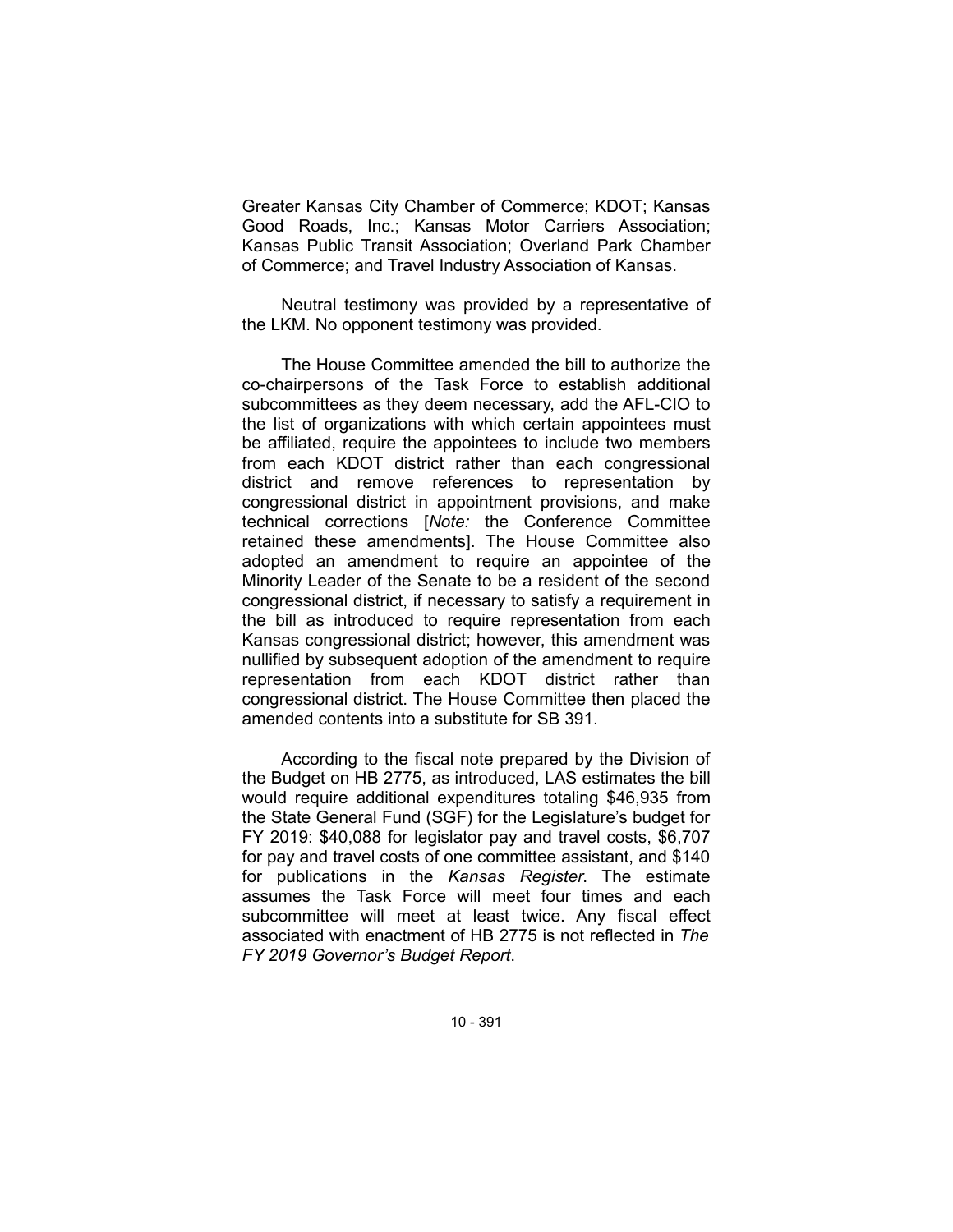# *Sub. for SB 285*

SB 285 was introduced by the Senate Committee on Ways and Means at the request of Senator Skubal. In the Senate Committee hearing, proponents of the bill included representatives of American Council of Engineering Companies; Economic Lifelines; City of Garden City; Greater Kansas City Building and Construction Trades Council; Heavy Constructors Association of Greater Kansas City; Kansas Aggregate Producer's Association; Kansas Association of Counties; Kansas City Chamber; Kansas Contractors Association; Kansas Motor Carriers Association; Kansas Public Transit Association; Kansas Society of Professional Engineers; LKM; the International Association of Sheet Metal, Air, Rail and Transportation Workers; and Union Pacific Railroad. Written-only proponent testimony was provided by Representative Murnan, and representatives of Ash Grove Cement Company; City of Lenexa Community Development; Manhattan, Emporia, Topeka, and Lawrence Chambers of Commerce; Kansas AFL-CIO; Kansas Good Roads; and the Overland Park Chamber of Commerce.

No opponent or neutral testimony was provided.

The Senate Committee created a substitute bill by amending SB 285 to change the word "authority" to "association" for the name for the Kansas Public Transit Association. The Senate Committee also amended the bill to allow any appointed member of the Senate Committee on Ways and Means and the House Committee on Appropriations to designate another member of the respective committee to be the member's designee, and to add the following six voting members:

- One member appointed by the Portland Cement Association;
- Increased the number of members appointed by the Economic Lifelines from one to two and added language specifying that these two members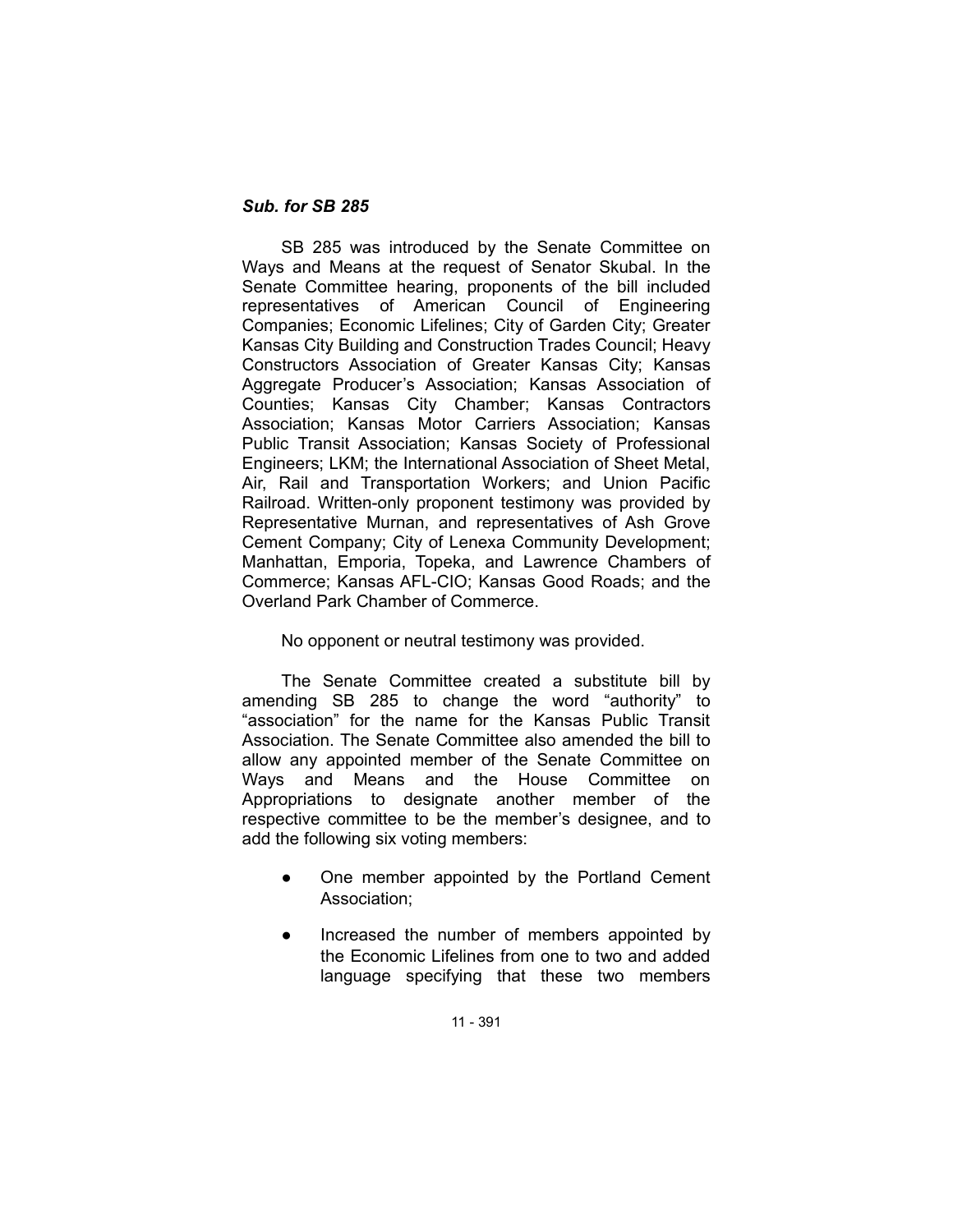appointed will be "representing urban and rural economic development";

- One member appointed by the Petroleum Marketers and Convenience Store Association of Kansas;
- One member appointed by the Kansas Asphalt Pavement Association;
- One member appointed by the International Association of Sheet Metal, Air, Rail and Transportation Workers; and
- One member appointed by the Kansas Association of Airports.

[*Note:* The list of stakeholder organizations included in the Conference Committee report retained all of the abovelisted organizations except the Kansas Association of Airports and increased the number of appointments by Economic Lifelines from two to three.]

The Senate Committee of the Whole amended the bill to add the Chief Executive Officer of the Kansas Turnpike Authority, or the Chief Executive Officer's designee as an *exofficio* non-voting member of the Task Force, add language specifying legislative members shall receive compensation for attending Task Force meetings, and change the effective date to upon publication in the *Kansas Register.* [*Note: T*he Conference Committee report includes these changes.]

According to the fiscal note prepared by the Division of the Budget on SB 285, as introduced, LAS estimates enactment of the bill would result in expenditures of \$86,146 from the SGF for the Legislature's budget in FY 2019. LAS stated the estimate includes expenditures for legislator pay and travel costs (\$43,915); travel costs for non-legislator members of the Task Force (\$37,380); and pay and travel costs for a committee assistant (\$4,851). These estimates are